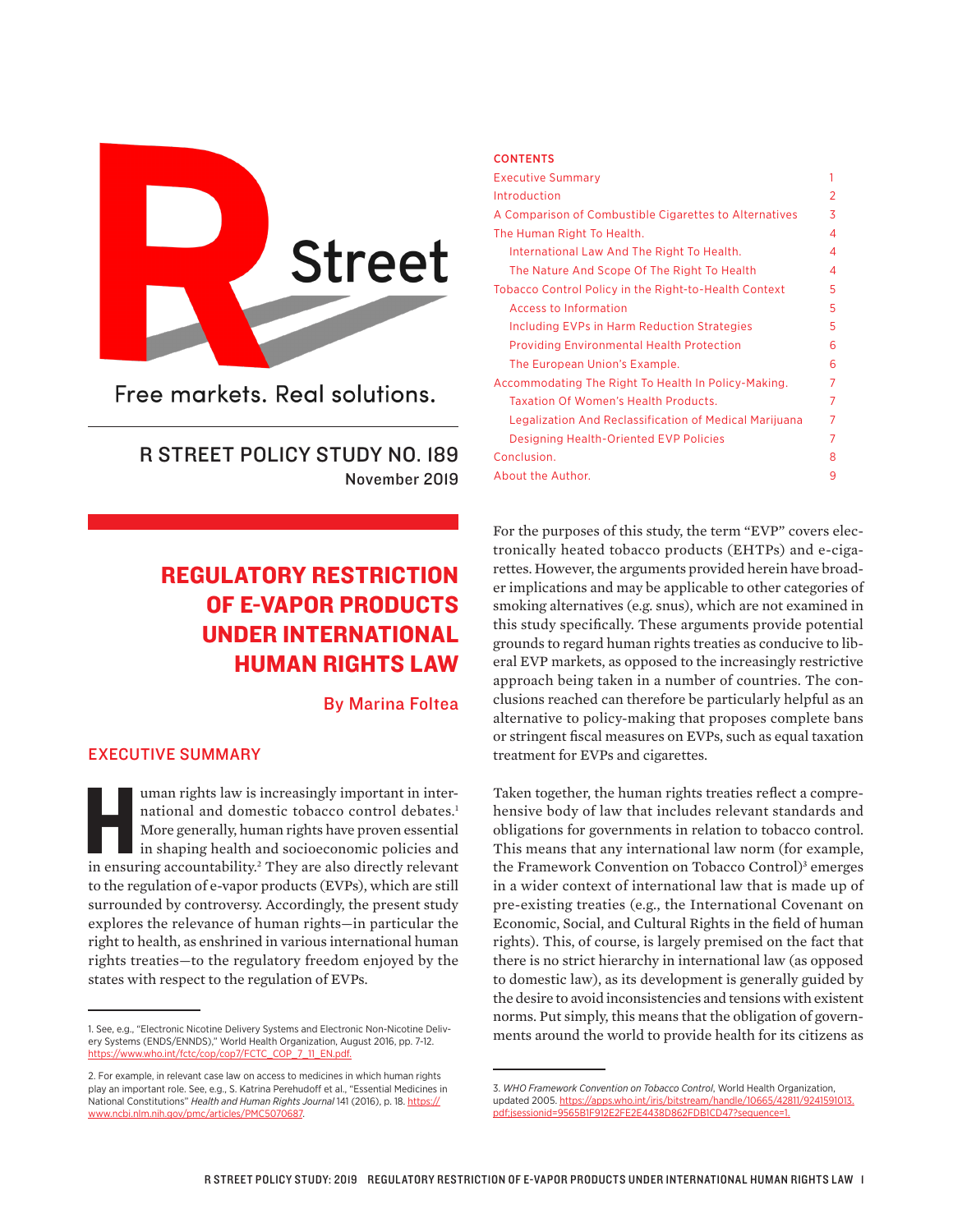enshrined in human rights treaties may preclude States from introducing overly restrictive regulations on EVPs.

## INTRODUCTION

Despite the existence of evidence that shows reduction in health risks for individual smokers who switch entirely from smoking conventional cigarettes to e-vapor products (EVPs),4 some nations have set up direct or indirect bans on sales and possession of these products. Today, roughly twenty-seven countries have entirely banned the introduction of e-cigarettes into their territories.<sup>5</sup> In nine others, the sale of nicotine-containing e-cigarettes is prohibited.<sup>6</sup> Along with e-cigarettes*,* a ban on electronically heated tobacco products (EHTPs) is applied by several countries like Brazil, Panama, New Zealand, Taiwan,7 Thailand and Norway. India is currently considering a ban on e-cigarettes, as well.<sup>8</sup>

Another important challenge States have to tackle is a taxation structure that incentivizes smokers to switch while minimizing uptake in non-smokers. Some governments fail to consider the potential reduced risk of these products compared to traditional cigarettes, and therefore apply or propose high taxation. For example, in the United States, California increased taxes on e-cigarettes and other nicotine delivery devices sold in combination with nicotine at a rate equivalent to those applied to combustible cigarettes.<sup>9</sup> The implications of such a policy is that a conscious decision is being made not to financially incentivize smokers to switch to comparatively reduced-risk EVPs. Such a policy is likely to have a particular impact on those in disadvantaged socioeconomic groups, as they are more likely to be price sensitive and already suffer health inequalities. For these reasons, the optimum taxation of EVPs should be determined with consideration for the potential of these products to deliver positive results in efforts to control the health consequences of smoking. Such an approach would align with the due pursuit of ensuring the right to health to a nation's citizens.

Moreover, the international community has recognized that the enjoyment of a high standard of health is an integral part of the rights to which every human being is entitled. The protection of this right to health must be taken into consideration during the design and implementation of all public laws and policies, including those regarding trade and taxation. Therefore, tax and trade measures must not prevent the protection of the human right to health, but rather must reflect a committed pursuit of this objective. In fact, failing to incorporate public health considerations into the design of fiscal policies and market regulations may constitute a violation of the duty of every State to protect human health. In the context of EVPs, this may particularly require consideration of lower taxes and less-strict regulations in order to allow a wider group of current smokers to access such products.

There is evidence that EVPs are rightly perceived by a substantial number of smokers as a less risky alternative to conventional cigarettes. Data published in the British Medical Journal in 2014 shows that the use of EVPs was especially high among smokers, with 32 percent in 2012 and 50 percent in 2013 reporting having tried EVPs.10 As such, to replace smoking with these products has the potential to reduce smoking-related diseases for those who switch entirely or even partially to EVPs. Thus, it could be argued that restricting access—either directly with explicit bans or indirectly through excessive regulations or taxation—may deprive smokers of the opportunity to reduce the health risks to which they are exposed, thereby contravening the States' obligation to protect the right to health. Accordingly, States should instead responsibly facilitate consumer access to such products, which encourages people to take individual responsibility for the protection of their own wellbeing another obligation of the international right to health.

<sup>4.</sup> National Academies of Sciences, Engineering, and Medicine, *Public Health Consequences of E-Cigarettes* (The National Academies Press, 2018). [https://doi.](https://doi.org/10.17226/24952) [org/10.17226/24952.](https://doi.org/10.17226/24952)

<sup>5.</sup> Bans exist in Argentina, Bahrain, Brazil, Brunei Darussalam, Cambodia, Colombia, Gambia, Greece, Jordan, Kuwait, Lebanon, Mauritius, Nepal, Nicaragua, Oman, Panama, Qatar, Saudi Arabia, Seychelles, Singapore, Suriname, Thailand, Turkey, Turkmenistan, Uganda, United Arab Emirates and Uruguay. Data retrieved from http: [globaltobaccocontrol.org/e-cigarette/policy-domains](http://globaltobaccocontrol.org/e-cigarette/policy-domains) with further rectifications by the author.

<sup>6.</sup> The full list includes Australia, Canada, Costa Rica, Jamaica, Japan, Malaysia, Mexico, New Zealand and Switzerland. Data retrieved from [http://globaltobacco](http://globaltobaccocontrol.org/e-cigarette/policy-domains)[control.org/e-cigarette/policy-domains](http://globaltobaccocontrol.org/e-cigarette/policy-domains). It should be noted that following intense domestic debates on optimal tobacco control strategies, Australia, New Zealand and Switzerland are considering lifting the ban on e-cigarettes. Indeed, it is difficult to keep track of the constantly changing legislation on EVPs, but for a recent summary, see Jim McDonald, "Vaping Laws: Where on Earth are Vapes Banned or Restricted," Vaping 360, Feb. 11, 2019. https://vaping360.com/rules-laws/countries-where-vapingis-banned-illegal/#why-do-countries-ban-vaping.

<sup>7.</sup> On Taiwan, see: "Tough Times Ahead for Taiwan's E-Cig Market," Trade Pacts, March 21, 2017. https://tradepacts.com/news/tough-times-ahead-for-taiwans-e

<sup>8.</sup> See, e.g., Sushmi Dey, "Govt likely to stub out 'toxic' e-cigarettes," *The Times of India*, Aug. 1, 2017. [https://timesofindia.indiatimes.com/india/govt-likely-to-stub-out](https://timesofindia.indiatimes.com/india/govt-likely-to-stub-out-toxic-e-cigarettes/articleshow/59855386.cms)[toxic-e-cigarettes/articleshow/59855386.cms](https://timesofindia.indiatimes.com/india/govt-likely-to-stub-out-toxic-e-cigarettes/articleshow/59855386.cms); and Carrie L. Wade and Marina Foltea "India has over 100 million adult smokers, yet it wants a safer alternative banned," *Quartz India*, May 22, 2019. [https://qz.com/india/1625143/india-must-realise-that-e](https://qz.com/india/1625143/india-must-realise-that-e-cigarettes-vaping-curb-smoking)[cigarettes-vaping-curb-smoking.](https://qz.com/india/1625143/india-must-realise-that-e-cigarettes-vaping-curb-smoking)

<sup>9.</sup> Mark Glover, "Think cigarettes cost too much? Wait until Saturday," *The Sacramento Bee*, March 30, 2017. [https://www.sacbee.com/news/business/article141834509.](https://www.sacbee.com/news/business/article141834509.html) [html](https://www.sacbee.com/news/business/article141834509.html).

<sup>10.</sup> Jessica Pepper et al., "Effects of advertisements on smokers' interest in trying e-cigarettes: the roles of product comparison and visual cues" *Tobacco Control* 23 (2014), p. iii31. http://tobaccocontrol.bmj.com/content/23/ suppl\_3/iii31.full#xrefref-16-1. See also Marina Foltea and Anna Markitanova, "The 'likeness' of E-Vapour products and cigarettes in the WTO," *European Journal of Risk Regulation* 8:2 (June 2017), pp. 350-51. [https://www.cambridge.org/core/journals/european-journal-of](https://www.cambridge.org/core/journals/european-journal-of-risk-regulation/article/likeness-of-evapour-products-and-cigarettes-in-the-world-trade-organization/913935C281AC02DE4DFFF7321C9B63C9)[risk-regulation/article/likeness-of-evapour-products-and-cigarettes-in-the-world](https://www.cambridge.org/core/journals/european-journal-of-risk-regulation/article/likeness-of-evapour-products-and-cigarettes-in-the-world-trade-organization/913935C281AC02DE4DFFF7321C9B63C9)[trade-organization/913935C281AC02DE4DFFF7321C9B63C9.](https://www.cambridge.org/core/journals/european-journal-of-risk-regulation/article/likeness-of-evapour-products-and-cigarettes-in-the-world-trade-organization/913935C281AC02DE4DFFF7321C9B63C9)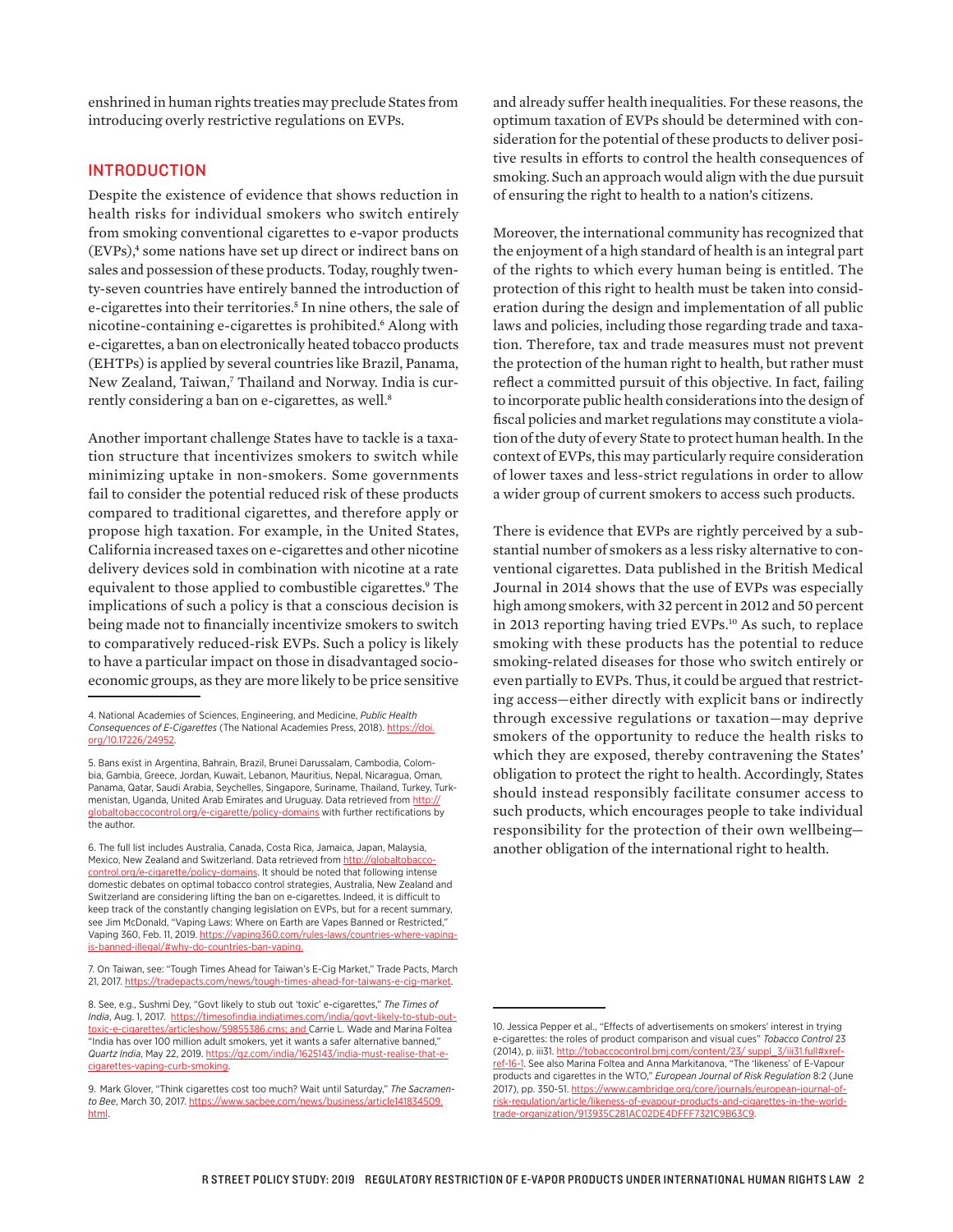## A COMPARISON OF COMBUSTIBLE CIGARETTES TO ALTERNATIVES

Smoking tobacco is the most harmful way to consume nicotine. This is because combustion of the tobacco leaf is responsible for the production and release of over 7,000 chemicals, many of which are recognized as harmful or potentially harmful to health.<sup>11</sup> In most cases, the consumption of nicotine is the main driver behind smoking.12 However, while smoking tobacco is generally the most popular way to consume nicotine, innovative technologies such as EVPs have emerged as a way to deliver nicotine without combustion. This involves the heating of tobacco or a liquid without the actual combustion of tobacco leaf.

Several studies indicate that the use of EVPs instead of smoking may significantly reduce the risk of developing a number of smoking-related diseases.13 For instance, a study from the American College of Physicians found that "long-term use of [Nicotine Replacement Therapy (NRT)] and e-cigarettes is associated with lower levels of carcinogens and toxins than cigarette smoking," and that "these lower levels […] support the assertion that e-cigarettes may be less harmful than smoking."14 Further, a study from Cancer Research UK concluded:

Studies show that people who switch completely from tobacco to e-cigarettes are less exposed to key harmful chemicals in tobacco smoke. There are still some questions about long-term safety, as e-cigarettes [have not] been around that long, but the evidence is pointing towards them being much safer than tobacco. In fact, research suggests that in terms of safety, e-cigarettes are far closer to nicotine replacement therapy (NRT)—a long-established safer alternative to smoking—than they are to cigarettes.15

For these reasons, e-cigarettes can be useful as cessation aids and thus can help to improve health outcomes of current smokers. Indeed, the most recent report issued by the Committee on the Review of the Health Effects of Electronic Nicotine Delivery Systems (operating within the structure of the National Academies of Sciences) noted that there was:

sufficient literature to suggest that, while there are risks associated with e-cigarettes, compared with combustible tobacco cigarettes, e-cigarettes contain fewer toxicants; can deliver nicotine in a manner similar to combustible tobacco cigarettes […] and might be useful as a cessation aid in smokers who use e-cigarettes exclusively.16

The same conclusion was reached in a 2018 report commissioned by Public Health England, which indicated that: "Vaping poses only a small fraction of the risks of smoking and switching completely from smoking to vaping conveys substantial health benefits over continued smoking."17

And finally, in its December 2017 report, the independent Committee on Toxicity of Chemicals in Food, Consumer Products and the Environment (UK) made similar findings with respects to EHTPs. In particular, the Committee noted that:

The exposure to compounds of concern in using heatnot-burn tobacco products is reduced compared to that from conventional cigarette smoke. It is likely that there is a reduction in overall risk to health for conventional smokers who switch to heat-not-burn tobacco products.18

In addition to these findings about the reduction of health risks associated with switching, it has also been demonstrated that the use of EVPs may increase the chances of successfully quitting smoking.19 For example, the authors of the Public Health England report observed that e-cigarette use may be associated with improved quit-success rates in the United Kingdom over the last year and thus responsible for an acceleration in the drop-in smoking rates across the country. In this context, they particularly note that e-cigarettes

<sup>11.</sup> See, e.g., Gerry E. Stimson, "Report of Professor Emeritus Gerry Stimson for the High Court of Justice," Queen's Bench Division, Administrative Court, Jan. 30, 2017, p. 5 [https://nnalliance.org/images/documents/NNA\\_Expert\\_Statement\\_of\\_Professor\\_](https://nnalliance.org/images/documents/NNA_Expert_Statement_of_Professor_Emeritus_Gerry_Stimson_redacted.pdf) [Emeritus\\_Gerry\\_Stimson\\_redacted.pdf](https://nnalliance.org/images/documents/NNA_Expert_Statement_of_Professor_Emeritus_Gerry_Stimson_redacted.pdf); and Michael A. Russell, "Low-tar Medium-Nicotine Cigarettes: A New Approach to Safer Smoking," *British Medical Journal* 6023 (1976). [https://www.ncbi.nlm.nih.gov/pubmed/953530.](https://www.ncbi.nlm.nih.gov/pubmed/953530)

<sup>12.</sup> See, e.g., Russell, pp. 1430-33; and "The Nature of Nicotine Addiction," in *Growing up Tobacco Free: Preventing Nicotine Addiction in Children and Youths*, B.S. Lynch and R.J. Bonnie, eds., (National Academies Press, 1994). [https://www.ncbi.nlm.nih.gov/](https://www.ncbi.nlm.nih.gov/books/NBK236759) [books/NBK236759](https://www.ncbi.nlm.nih.gov/books/NBK236759).

<sup>13.</sup> See, e.g., A. McNeill et al., "E-cigarettes: An Evidence Update A Report Commissioned by Public Health About Public Health England," Public Health England, August 2015. [https://assets.publishing.service.gov.uk/government/uploads/system/uploads/](https://assets.publishing.service.gov.uk/government/uploads/system/uploads/attachment_data/file/733022/Ecigarettes_an_evidence_update_A_report_commissioned_by_Public_Health_England_FINAL.pdf) [attachment\\_data/file/733022/Ecigarettes\\_an\\_evidence\\_update\\_A\\_report\\_commis](https://assets.publishing.service.gov.uk/government/uploads/system/uploads/attachment_data/file/733022/Ecigarettes_an_evidence_update_A_report_commissioned_by_Public_Health_England_FINAL.pdf)[sioned\\_by\\_Public\\_Health\\_England\\_FINAL.pdf](https://assets.publishing.service.gov.uk/government/uploads/system/uploads/attachment_data/file/733022/Ecigarettes_an_evidence_update_A_report_commissioned_by_Public_Health_England_FINAL.pdf). According to this review, e-cigarettes are 95 percent less risky than smoking regular cigarettes. See also: Tobacco Advisory Group, "Harm Reduction in Nicotine Addiction: Helping People Who Can't Quit," Royal College of Physicians, 2007. [https://shop.rcplondon.ac.uk/products/harm](https://shop.rcplondon.ac.uk/products/harm-reduction-in-nicotine-addiction-helping-people-who-cant-quit?variant=6509405637)[reduction-in-nicotine-addiction-helping-people-who-cant-quit?variant=6509405637](https://shop.rcplondon.ac.uk/products/harm-reduction-in-nicotine-addiction-helping-people-who-cant-quit?variant=6509405637).

<sup>14.</sup> Henri-Jean Aubin et al., "E-Cigarettes and Toxin Exposure," *Annals of Internal Medicine* 167:7 (2017), pp. 524-25. [https://annals.org/aim/article-abstract/2656194/e](https://annals.org/aim/article-abstract/2656194/e-cigarettes-toxin-exposure)[cigarettes-toxin-exposure](https://annals.org/aim/article-abstract/2656194/e-cigarettes-toxin-exposure).

<sup>15. &</sup>quot;Are e-cigarettes harmful?", Cancer Research UK, Nov. 28, 2017. [http://www.](http://www.cancerresearchuk.org/about-cancer/causes-of-cancer/smoking-and-cancer/e-cigarettes?_ga=2.195728036.989904343.1513355662-238555395.1513355662) [cancerresearchuk.org/about-cancer/causes-of-cancer/smoking-and-cancer/e-ciga](http://www.cancerresearchuk.org/about-cancer/causes-of-cancer/smoking-and-cancer/e-cigarettes?_ga=2.195728036.989904343.1513355662-238555395.1513355662)[rettes?\\_ga=2.195728036.989904343.1513355662-238555395.1513355662.](http://www.cancerresearchuk.org/about-cancer/causes-of-cancer/smoking-and-cancer/e-cigarettes?_ga=2.195728036.989904343.1513355662-238555395.1513355662)

<sup>16.</sup> *Public Health Consequences of E-cigarettes*. [http://nationalacademies.org/hmd/](http://nationalacademies.org/hmd/reports/2018/public-health-consequences-of-e-cigarettes.aspx) [reports/2018/public-health-consequences-of-e-cigarettes.aspx](http://nationalacademies.org/hmd/reports/2018/public-health-consequences-of-e-cigarettes.aspx).

<sup>17.</sup> A. McNeill et al., "Evidence review of e-cigarettes and heated tobacco products 2018, A report commissioned by Public Health England" Public Health England, 2018, p. 20. [https://assets.publishing.service.gov.uk/government/uploads/system/uploads/](https://assets.publishing.service.gov.uk/government/uploads/system/uploads/attachment_data/file/684963/Evidence_review_of_e-cigarettes_and_heated_tobacco_products_2018.pdf) [attachment\\_data/file/684963/Evidence\\_review\\_of\\_e-cigarettes\\_and\\_heated\\_](https://assets.publishing.service.gov.uk/government/uploads/system/uploads/attachment_data/file/684963/Evidence_review_of_e-cigarettes_and_heated_tobacco_products_2018.pdf) [tobacco\\_products\\_2018.pdf](https://assets.publishing.service.gov.uk/government/uploads/system/uploads/attachment_data/file/684963/Evidence_review_of_e-cigarettes_and_heated_tobacco_products_2018.pdf).

<sup>18. &</sup>quot;Toxicological evaluation of novel heat-not-burn tobacco products – non-technical summary," Committee on Toxicity of Chemicals in Food, Consumer Products and the Environment, Dec. 11, 2017. [https://cot.food.gov.uk/sites/default/files/heat\\_not\\_burn\\_](https://cot.food.gov.uk/sites/default/files/heat_not_burn_tobacco_summary.pdf) [tobacco\\_summary.pdf](https://cot.food.gov.uk/sites/default/files/heat_not_burn_tobacco_summary.pdf).

<sup>19. &</sup>quot;Tobacco consumption statistics," Eurostat, December 2017. [http://ec.europa.eu/](http://ec.europa.eu/eurostat/statistics-explained/index.php/Tobacco_consumption_statistics) [eurostat/statistics-explained/index.php/Tobacco\\_consumption\\_statistics.](http://ec.europa.eu/eurostat/statistics-explained/index.php/Tobacco_consumption_statistics)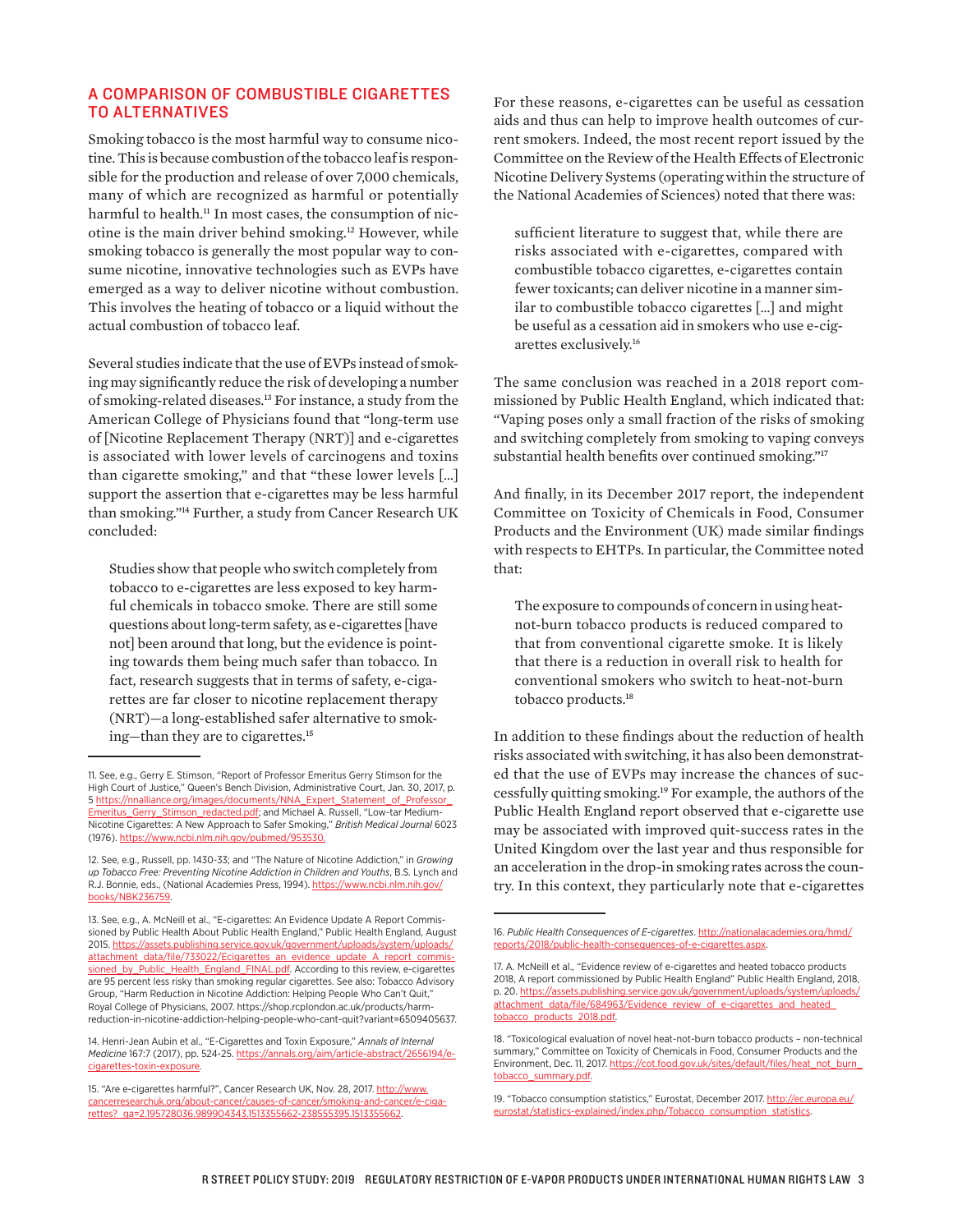could be contributing to at least 20,000 successful new quits per year.20 Moreover, it has been argued that the use of these potentially lower-risk alternatives may produce better results than other nicotine replacement therapies (NRTs) in reducing smoking levels.<sup>21</sup> Therefore, both EHTPs and e-cigarettes could (and likely do already) constitute very useful tools in the process of improving the health of current smokers.

## THE HUMAN RIGHT TO HEALTH

### International Law and the Right to Health

International law is the pillar upon which the laws of nations are built. It sets out rules that establish basic principles that can be improved and adapted to the on-the-ground reality of each of the States that has agreed to its rules and principles. It is a supra-national set of standards that guides national legislators toward the attainment of common objectives. While domestic law may take into consideration the particular circumstances of the enacting State, any national law enacted must not depart from the substance of the international rules to which they are related. And thus, the flexibility granted by international law to national legislators should not be equated to an exemption from compliance with the international obligations contained in the applicable treaties or customary rules. In this way, international law establishes the contours of the legislative space that countries enjoy when regulating certain areas of human activity.

The fact that health is recognized as a right under international law demonstrates that public health is of the utmost importance for most nations. It amounts to a universal recognition that the protection of human health is a *responsibility* that must be undertaken by *all States*. Accordingly, numerous international agreements on human rights have recognized that the right to health is a prerogative inherent to every human being.<sup>22</sup> Fundamentally, these are elicited from the 1948 *Universal Declaration of Human Rights* (*UDHR*) and the 1969 *International Convention on the Elimi-*

*nation of All Forms of Racial Discrimination*. 23 The *UDHR* reflects the importance of protecting individuals against illegitimate government interference and of vesting them with certain rights-claims against governments, including access to facilities, goods and services essential to address at least basic needs.24 Moreover, the 1969 *International Covenant on Civil and Political Rights* (*ICCPR*) and the 1966 *International Covenant on Economic, Social and Cultural Rights* (*ICESCR*) were adopted in order to give legal teeth to the *UDHR*. The *ICESCR* establishes, for example, in Article 12 that everyone is entitled "to the enjoyment of the highest attainable standard of physical and mental health."25 The full realization of this right requires State parties to take actions toward the "prevention, treatment and control of epidemic, endemic, occupational and other diseases," and the "creation of conditions which would assure to all medical service and medical attention in the event of sickness."26

## The Nature and Scope of the Right to Health

The recognition of the protection of health as a basic human right requires actions aimed at the improvement of public health. Thus, such a goal must take a central role in the construction of public policies and the ordering of social life. The right to health also requires that governments take decisive actions within their means to prevent health risks among their populations, and to empower individuals and communities to protect their own health. More precisely, under human rights law, States have obligations to respect, protect and fulfill human rights.27 Thus, depending on the context and the applicable right, States are obliged to abstain from illegitimate interference with a right (respect), to (protect) individuals from illegitimate interference of their rights by others, and to take deliberate and active steps toward the full realization of human rights (fulfill). In sum, human rights law traditionally places duties upon States and vests individuals with the right to claims on the government.<sup>28</sup>

<sup>20. &</sup>quot;Evidence review of e-cigarettes and heated tobacco products 2018," p. 16. [https://assets.publishing.service.gov.uk/government/uploads/system/uploads/](https://assets.publishing.service.gov.uk/government/uploads/system/uploads/attachment_data/file/684963/Evidence_review_of_e-cigarettes_and_heated_tobacco_products_2018.pdf) [attachment\\_data/file/684963/Evidence\\_review\\_of\\_e-cigarettes\\_and\\_heated\\_](https://assets.publishing.service.gov.uk/government/uploads/system/uploads/attachment_data/file/684963/Evidence_review_of_e-cigarettes_and_heated_tobacco_products_2018.pdf) [tobacco\\_products\\_2018.pdf.](https://assets.publishing.service.gov.uk/government/uploads/system/uploads/attachment_data/file/684963/Evidence_review_of_e-cigarettes_and_heated_tobacco_products_2018.pdf)

<sup>21.</sup> Robert West et al., "Estimating the population impact of e-cigarettes on smoking cessation in England," *Addiction* 111:6 (2016), pp.1118-19. [https://onlinelibrary.wiley.](https://onlinelibrary.wiley.com/doi/full/10.1111/add.13343) [com/doi/full/10.1111/add.13343.](https://onlinelibrary.wiley.com/doi/full/10.1111/add.13343) See also, Jen Makki, "The incentives created by a harm reduction approach to smoking cessation: Snus and smoking in Sweden and Finland," *International Journal of Drug Policy* 26:6 (2015), pp. 569-74. [https://www.ncbi.nlm.nih.](https://www.ncbi.nlm.nih.gov/pubmed/25214359) [gov/pubmed/25214359.](https://www.ncbi.nlm.nih.gov/pubmed/25214359)

<sup>22.</sup> See, e.g., *Universal Declaration of Human Right* (1948); *International Convention on the Elimination of All Forms of Racial Discrimination* (1969); *International Covenant on Civil and Political Rights* (1969); and *International Covenant on Economic, Social and Cultural Rights* (1966).

<sup>23.</sup> See: *Universal Declaration of Human Rights*, Dec. 10, 1948, Art. 25(1). [http://www.](http://www.ohchr.org/EN/UDHR/Documents/UDHR_Translations/eng.pdf) [ohchr.org/EN/UDHR/Documents/UDHR\\_Translations/eng.pdf](http://www.ohchr.org/EN/UDHR/Documents/UDHR_Translations/eng.pdf). See also, International Convention on the Elimination of All Forms of Racial Discrimination, Dec. 21, 1969, Art. 5(e)(iv). http://www.ohchr.org/EN/ProfessionalInterest/Pages/CERD

<sup>24.</sup> The *UDHR* includes both civil and political rights, as well as economic, social and cultural ones. For example, Article 3 includes the right to life, which is a classic civil right, whereas Article 25 includes the right to health, which is a typical social right.

<sup>25.</sup> See: *The International Covenant on Economic, Social and Cultural Rights*, Dec. 16, 1966.<http://www.ohchr.org/EN/ProfessionalInterest/Pages/CESCR.aspx>.

<sup>26.</sup> Ibid., ¶ C.

<sup>27.</sup> *Maastricht Guidelines on Violations of Economic, Social, and Cultural Rights* (1997, reissued Oct. 2, 2000), 16.<https://undocs.org/en/e/c.12/2000/13>. CESCR, "General Comment No. 14 on The Right to the Highest Attainable Standard of Health (Art. 12)," Aug. 11, 2000, ¶ 4. <https://undocs.org/en/E/C.12/2000/4>.

<sup>28.</sup> Anders Henriksen, *International Law* (Oxford University Press, 2017), p. 177.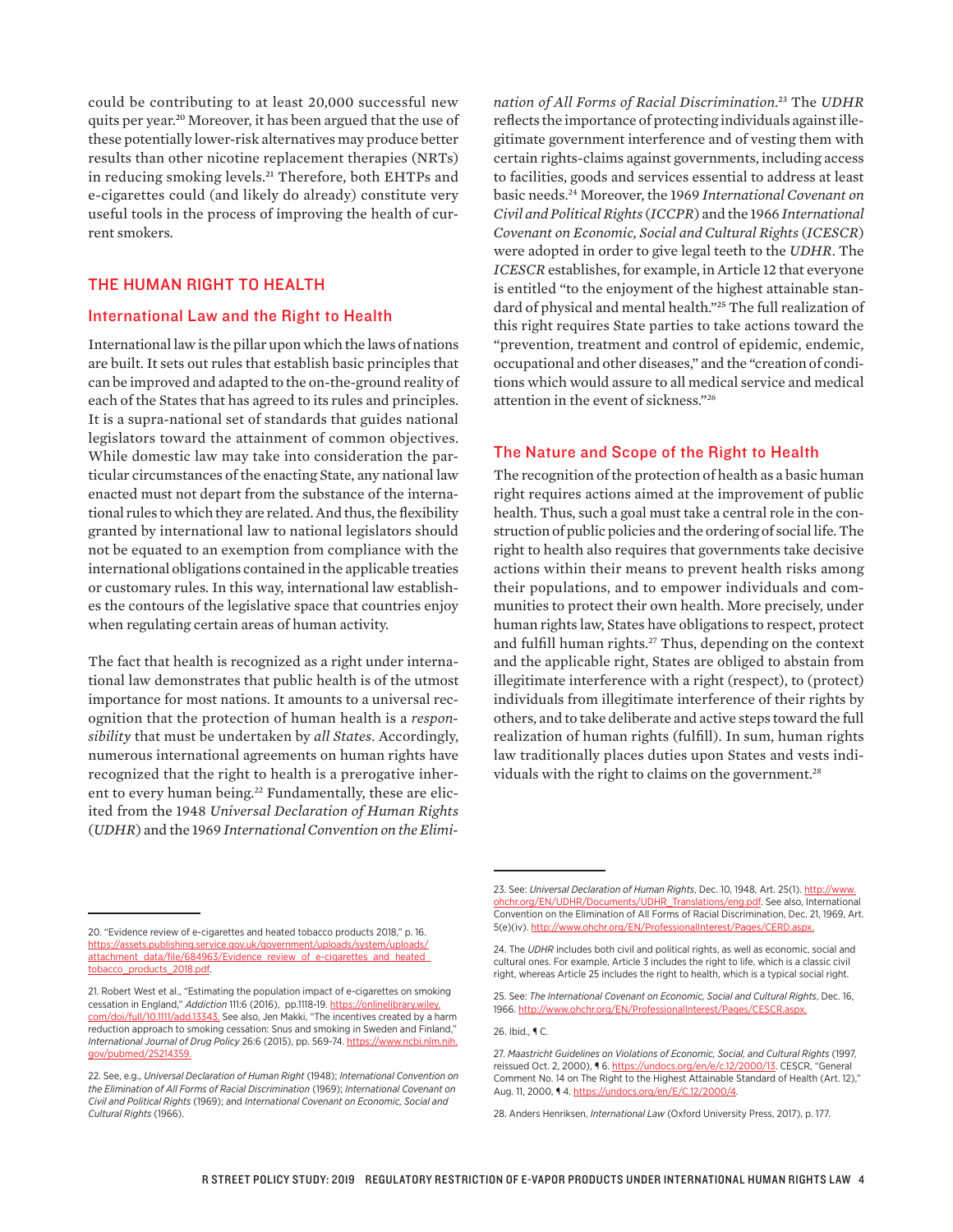## TOBACCO CONTROL POLICY IN THE RIGHT-TO-HEALTH CONTEXT

With respect to tobacco control policy specifically in this context, governments have the obligation to protect and fulfill the right to health and any related rights. Moreover, research into international and regional human rights law and tobacco control demonstrates that governments have obligations to regulate the entire supply chain of tobacco products in the fulfilment of the right to health of citizens.<sup>29</sup> That said and given the impact of EVPs on public health, these obligations should also inform the approach of governments toward the regulation of EVPs.

In terms of EVPS, the right to health could be elicited from a number of legal provisions. The obligations of the States arising thereof can be summarized as follows: 1) to provide access to information on EVPs; 2) to include EVPs in harm reduction strategies and; 3) to provide environmental health protection. Accordingly, these obligations are discussed in greater detail in the following sections.

## Access to Information

Information accessibility is a central component to the adequate realization of the right to health, as complemented by the right to information enshrined in Article 19 of the *ICCPR*. 30 Moreover, in light of Article 12 of the *ICESCR*, information accessibility broadly includes "the right to seek, receive and impart information and ideas concerning health issues."31 With respect to EVPs, in the affirmative, this right includes consumer access to information regarding the alleged benefits and/or harms of EVPs. However, a State would also be in breach of its health-related information obligation if it were to promote misinformation or to fail to take steps to prevent interested third parties from doing so.

As the tobacco market moves quickly toward reduced-risk products, including both EHTPs and e-cigarettes, for the sake of accurate information, it is first important to distinguish between the degree of harm caused by these products.32 Indeed, individuals are equally misled when all nicotine-

containing products are lumped under the same umbrella as equally harmful.<sup>33</sup> Therefore, "greater efforts should be undertaken to promote more accurate perceptions of relative health risks between tobacco product[s]."34 This can start with public health officials acknowledging that EVPs are less risky than cigarettes. Continued mixed messages from government officials and tobacco use prevention organizations confuse people regarding the actual risks from EVPs.35

Such access to information is also important in another context. Aside from the elements illustrated below, the right to health also entails an obligation on the States to encourage people to take individual responsibility in the protection of their own health. Thus, States must not only adopt measures that prevent the development or spread of diseases amongst their populations, but also facilitate the conditions that would enable individuals to protect their health by abandoning unhealthy practices, for example. This has also been recognized in the preamble of WHO Constitution, which states that "[i]nformed opinion and active co-operation on the part of the public are of the utmost importance in the improvement of the health of the people."36 The WHO has also acknowledged that "[t]he responsibility for health promotion in health services is shared among individuals, community groups, health professionals, health service institutions and governments."37

#### Including EVPs in Harm Reduction Strategies

The *ICESCR* provides various grounds upon which governments have to ensure access to harm reduction programs. For example, Article 12.2(d) requires governments to ensure access to health facilities, goods and services with emphasis on health rehabilitative services and education.<sup>38</sup> In the case of tobacco control, products like Nicotine Replacement Therapies (NRTs), such as nicotine patches, gum or mouth spray, are generally regarded as valid for harm reduction purposes. And particularly since smoking abstinence is limited

<sup>29.</sup> See, e.g., Carolyn Dresler et al., "The Emerging Human Right to Tobacco Control," *Human Rights Quarterly* 28 (2006), p. 599. [https://pdfs.semanticscholar.org/82b6/94](https://pdfs.semanticscholar.org/82b6/947aa1c44b45a71bed76d7a432d69c82f91c.pdf) [7aa1c44b45a71bed76d7a432d69c82f91c.pdf;](https://pdfs.semanticscholar.org/82b6/947aa1c44b45a71bed76d7a432d69c82f91c.pdf) Rangita de Silva de Alwis et al., "Reconceptualizing Human Rights to Challenge Tobacco" *Michigan State International Law Review* 17 (2009), p. 304. [https://scholarship.law.upenn.edu/cgi/viewcontent.cgi?artic](https://scholarship.law.upenn.edu/cgi/viewcontent.cgi?article=2690&context=faculty_scholarship) [le=2690&context=faculty\\_scholarship](https://scholarship.law.upenn.edu/cgi/viewcontent.cgi?article=2690&context=faculty_scholarship).

<sup>30.</sup> Article 19 of the ICCPR states: "1. Everyone shall have the right to hold opinions without interference. 2. Everyone shall have the right to freedom of expression; this right shall include freedom to seek, receive and impart information and ideas of all kinds, regardless of frontiers, either orally, in writing or in print, in the form of art, or through any other media of his choice." [https://www.ohchr.org/en/professionalinter](https://www.ohchr.org/en/professionalinterest/pages/ccpr.aspx)[est/pages/ccpr.aspx.](https://www.ohchr.org/en/professionalinterest/pages/ccpr.aspx)

<sup>31.</sup> See "General Comment No. 14 on The Right to the Highest Attainable Standard of Health (Art. 12)," 112.b. https://undocs.org/en/E/

<sup>32.</sup> Marie Elske Gispen et al., "A human rights approach to the regulation of electronic cigarettes," in *The Regulation of E-cigarettes: International, European and National Legal Challenges*, ed. Lukasz Gruszczynski (Edward Elgar Publishing, 2019), p. 8.

<sup>33.</sup> See, e.g., Brad Rodu et al., "Tobacco Harm Reduction" *Harm Reduction Journal* 15:3 (2006). For an analysis of both sides of the misinformation issue, see: Lynn T. Kozlowski et al., "Obsolete Tobacco Control Themes Can be Hazardous to Public Health" *BMC Public Health* 16 (2016), p. 4. [https://bmcpublichealth.biomedcentral.](https://bmcpublichealth.biomedcentral.com/articles/10.1186/s12889-016-3079-9) com/articles/10.1186/s12889-

<sup>34.</sup> W.E. Callery et al., "The appeal of smokeless tobacco products among young Canadian smokers: the impact of pictorial health warnings and relative risk messages," *Nicotine Tobacco Research* 13:5 (2011). [https://www.ncbi.nlm.nih.gov/](https://www.ncbi.nlm.nih.gov/pubmed/21357730) [pubmed/21357730](https://www.ncbi.nlm.nih.gov/pubmed/21357730).

<sup>35.</sup> Carrie Wade, "Applying harm reduction to smoking," *Truth on the Market*, Nov. 13, 2018. [https://truthonthemarket.com/2018/10/15/applying-harm-reduction-to](https://truthonthemarket.com/2018/10/15/applying-harm-reduction-to-smoking)[smoking.](https://truthonthemarket.com/2018/10/15/applying-harm-reduction-to-smoking)

<sup>36.</sup> *Constitution of the World Health Organization* (July 21, 1946). [http://www.who.int/](http://www.who.int/governance/eb/who_constitution_en.pdf) [governance/eb/who\\_constitution\\_en.pdf.](http://www.who.int/governance/eb/who_constitution_en.pdf)

<sup>37.</sup> *The Ottawa Charter on Health Promotion, World Health Organization*, Nov. 21, 1986. <https://www.who.int/healthpromotion/conferences/previous/ottawa/en>.

<sup>38. &</sup>quot;General Comment No. 14 on The Right to the Highest Attainable Standard of Health (Art. 12)," ¶ 1. [https://undocs.org/en/E/C.12/2000/4.](https://undocs.org/en/E/C.12/2000/4)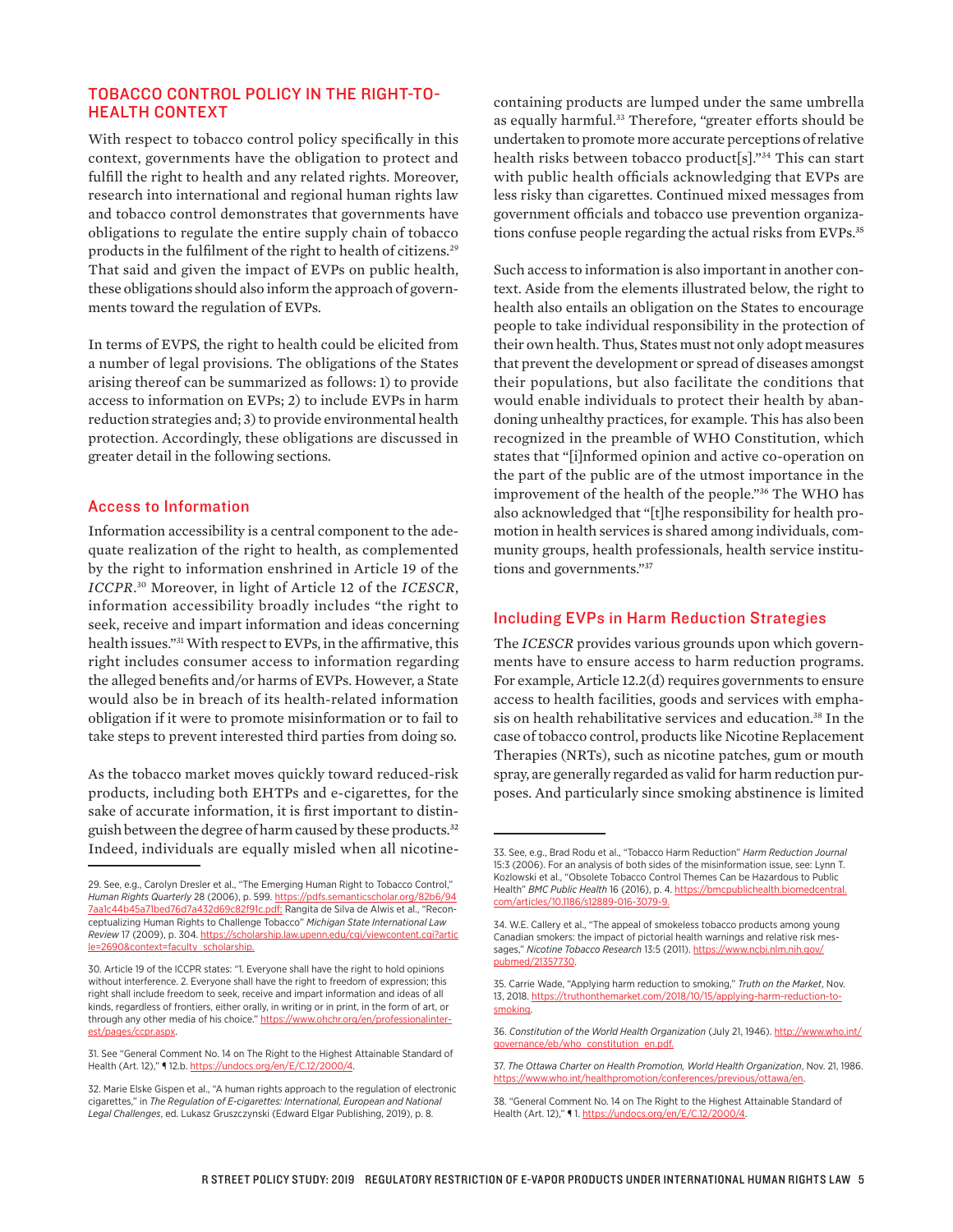as a strategy to tackle the tobacco epidemic,<sup>39</sup> the harm reduction approach should be extended to include the use of EVPs alongside NRTs. Following this logic, States would be in violation of the obligation to respect the right to health if they were to impose a complete prohibition on the sale, possession or use of EVPs and did not make an exception from these restrictions for harm reduction purposes. This is also true with respect to stringent fiscal policy applicable to EVPs, which only disincentivizes the consumer from using these alternatives.

#### Providing Environmental Health Protection

The environmental health protection obligation arises from Article 12.2(b) of the *ICESCR*, which prescribes States to improve "all aspects of environmental and industrial hygiene."40 This provision has been discussed in relation to tobacco smoking exposure where environmental health protection obligations specifically require governments to discourage the use of tobacco and other harmful substances.

Since no exposure at all to the harmful substances linked to tobacco smoking is clearly the preferred scenario, it is reasonable to propose that if all current smokers were to replace cigarette smoking with EVPs, which contain much lower levels of environmental toxic substances,<sup>41</sup> the current negative impact from second-hand smoking would be reduced considerably. This is also true considering that indoor smoking bans are either not implemented universally or are simply circumscribed. In any event, given the difficulty of quitting entirely, any immediate reduction in airborne toxicity from traditional cigarettes cannot be reduced if alternative products with reduced toxic emissions are being prohibited or otherwise restrained.

## The European Union's Example

Notably, under the law of the European Union (EU), the right of preserving human health is implicit in the right to life, which is contained in Article 2(1) of the *Charter of Fundamental Rights* of the EU (*CFR*). Article 35 of the *CFR*, which specifically refers to healthcare, further recognizes that the attainment of a high level of human health protection is

a desirable goal.42 Thus, under European law, the right to health is not circumscribed to the enjoyment of only basic health conditions. Put simply, this means that the *CFR* provides that everyone is entitled to have access to adequate preventive and curative healthcare.

But, while such treaties do enjoin the actions of governments, responsibility for the protection of health does not solely fall to them. Rather, States and individuals must act together in pursuit of the same objective. For this reason, Article 11 of the *European Social Charter* provides that the protection of the human right to health is a shared responsibility between States and individuals.43 Thus, EU Members must not only take actions to prevent health risks, but they must also encourage the individual responsibility to protect health.44

On the part of the States, the protection of the right to health may be achieved through the combined action of various policies, laws and regulations, even those that are not directly linked to health (e.g. fiscal and trade measures).<sup>45</sup> For this reason, Article 168 of the *Treaty of Lisbon*, for example, requires that a "high level of human health protection shall be ensured in the definition and implementation of all Union policies and activities."46 It also bolsters such a requirement by acknowledging that this has also been recognized by the World Health Organization (WHO), which provides that: "In pursuing a rights-based approach, health policy, strategies and programs should be designed explicitly to improve the enjoyment of all people to the right to health, with a focus on the furthest behind first."47

The wide historical policy experimentation on tobacco control, where some policies have been less successful than others, allows for informed and pragmatic decisions over the current regulation of EVPs. The policy ambition to attain

<sup>39.</sup> Wade. [https://truthonthemarket.com/2018/10/15/applying-harm-reduction-to](https://truthonthemarket.com/2018/10/15/applying-harm-reduction-to-smoking)[smoking](https://truthonthemarket.com/2018/10/15/applying-harm-reduction-to-smoking).

<sup>40.</sup> *ICESCR*, Art. 12.2(b). [http://www.ohchr.org/EN/ProfessionalInterest/Pages/](http://www.ohchr.org/EN/ProfessionalInterest/Pages/CESCR.aspx) [CESCR.aspx](http://www.ohchr.org/EN/ProfessionalInterest/Pages/CESCR.aspx).

<sup>41.</sup> For EHTPs, see Kanae Bekki et al., "Comparison of Chemicals in Mainstream Smoke in Heat-not-burn Tobacco and Combustion Cigarettes," *Journal of The University Occupational Environmental Health* 39 (2017), pp. 201-07. [https://www.ncbi.nlm.](https://www.ncbi.nlm.nih.gov/pubmed/28904270) [nih.gov/pubmed/28904270](https://www.ncbi.nlm.nih.gov/pubmed/28904270). For ENDS, see Esteve Fernández et al., "Particulate Matter from Electronic Cigarettes and Conventional Cigarettes: a Systematic Review and Observational Study," *Current Environmental Health Reports* 2:4 (2015), pp. 423-29. [https://www.ncbi.nlm.nih.gov/ pubmed/26452675.](https://www.ncbi.nlm.nih.gov/%20pubmed/26452675)

<sup>42.</sup> Article 35 of the CFR states: "Everyone has the right of access to preventive health care and the right to benefit from medical treatment under the conditions established by national laws and practices. A high level of human health protection shall be ensured in the definition and implementation of all Union policies and activities." [https://www.europarl.europa.eu/charter/pdf/text\\_en.pdf](https://www.europarl.europa.eu/charter/pdf/text_en.pdf).

<sup>43.</sup> *The European Social Charter* is available at: [https://www.coe.int/en/web/conven](https://www.coe.int/en/web/conventions/full-list/-/conventions/rms/090000168006b642)tions/full-list/-/conventions/rms/0900001

<sup>44.</sup> Article 11 of the CFR also states: "With a view to ensuring the effective exercise of the right to protection of health, the Parties undertake, either directly or in co-operation with public or private organizations, to take appropriate measures designed inter alia: 1.to remove as far as possible the causes of ill-health; 2. to provide advisory and educational facilities for the promotion of health and the encouragement of individual responsibility in matters of health; 3. to prevent as far as possible epidemic, endemic and other diseases, as well as accidents." https://w [charter/pdf/text\\_en.pdf](https://www.europarl.europa.eu/charter/pdf/text_en.pdf).

<sup>45.</sup> See, e.g., Amy Eyler et al., eds., *Prevention, Policy, and Public Health* (Oxford University Press, 2016), pp. 9-10; Marvin Waterstone, ed., *Risk and Society: The Interaction of Science, Technology and Public Policy* (Springer, 1992), p. 137.

<sup>46.</sup> *Treaty on the European Union* (Dec. 13, 2007). [http://eur-lex.europa.eu/legal-con](http://eur-lex.europa.eu/legal-content/EN/TXT/PDF/?uri=CELEX:12007L/TXT&from=EN)[tent/EN/TXT/PDF/?uri=CELEX:12007L/TXT&from=EN](http://eur-lex.europa.eu/legal-content/EN/TXT/PDF/?uri=CELEX:12007L/TXT&from=EN).

<sup>47. &</sup>quot;Human rights and health," World Health Organization, December 2017. [https://](https://www.who.int/en/news-room/fact-sheets/detail/human-rights-and-health) [www.who.int/en/news-room/fact-sheets/detail/human-rights-and-health.](https://www.who.int/en/news-room/fact-sheets/detail/human-rights-and-health)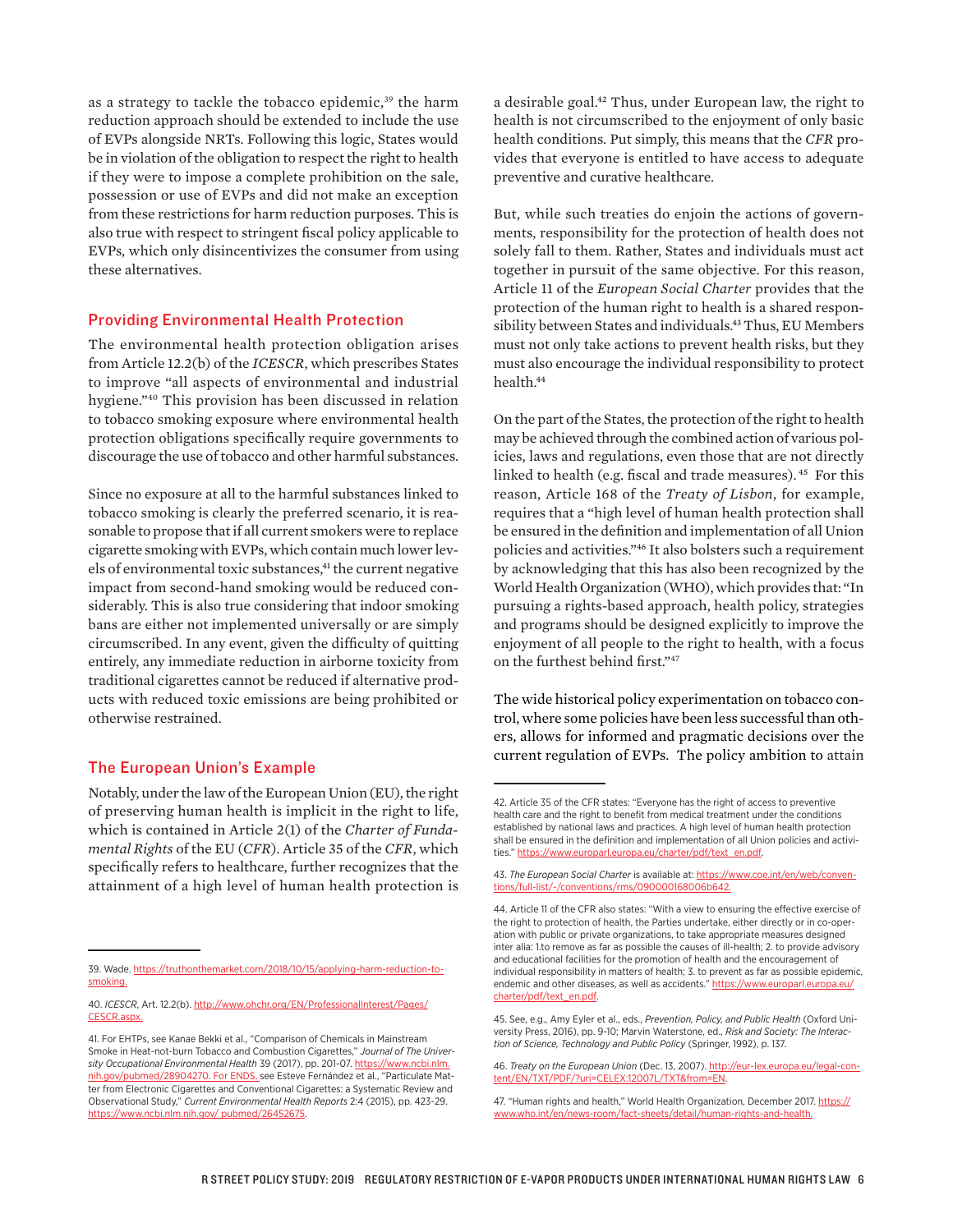a high level of human health protection should therefore leave an open door for factoring in innovation in this field even where the investment in these (reduced-risk) products emerges from traditional tobacco companies. The ability of the consumer to access accurate information over the relative risk of EVPs in combination with their inclusion in harm-reduction policies will show real commitment to the goal of improving public health.

## ACCOMODATING THE RIGHT TO HEALTH IN POLICY-MAKING

The importance of the right to health, and its recognition by governments, is reflected in the adoption of the following recent policy and judicial decisions in the areas of women's health products and marijuana for medical purposes. Such steps are important ones and can inform future regulatory work on EVPs.

### Taxation of Women's Health Products

Many countries impose a tax on female hygiene and sanitary products. In the last few years, there have been widespread high-profile advocacy campaigns demanding the exemption of these products from tax, with advocates successfully citing the "right to health" as justification.<sup>48</sup> As a result, Canada removed its tax on female hygiene products in 2015.49After a widespread public campaign, the United Kingdom has reduced its Value Added Tax on female sanitary products,<sup>50</sup> and New York state eliminated its sales tax on feminine hygiene products in 2016.<sup>51</sup>

## Legalization and Reclassification of Medical **Mariiuana**

Marijuana use for medical purposes has been legalized in many countries. For example, in Brazil, a claim that a prohibition on the import of cannabidiolbased products for medical use was incompatible with the "right to health" was successfully argued in a class action legal dispute in 2015. The injunction obtained against the State of Brazil meant that the substance was removed from a list of banned substances and could be imported for use.52 Moreover, the UN Special Rapporteur on the Right to Health has called for the decriminalization and legal regulation of drugs "within which the right to health must remain central."53

#### Designing Health-Oriented EVP Policies

In the context of EVPs, the right to health will be duly recognized only if these products are available as an alternative to combustible products. Beyond diverting people away from the risks of smoking, it could be argued that the protection of the right to health requires States to encourage people to protect their health, for instance, by switching from smoking to potentially lower-risk alternative products, such as EVPs.<sup>54</sup> On the other hand, to impose trade restrictive measures (e.g. complete bans on EVPs) and/or high taxes on these products overtly obstructs consumers' access to, and the affordability of, these products. Such a regulatory approach may represent a failure to comply with the States' obligation to protect human health as enshrined in the various international human rights treaties discussed in this study.

Allowing free trade in EVPs and using health-friendly fiscal measures would also be consistent with the principle of autonomy and choice embedded in Articles 1 and 7 of the *Charter of Fundamental Rights* of the EU. According to this principle, individuals' dignity and private life must be respected, including their ability to make personal choices in their own lives. Therefore, consumers should be empowered to choose the means of consuming nicotine, especially if such means entail much lower health risks compared to those presented by other products available in the market.

Since the use of EVPs has the potential to significantly decrease the health risks associated with smoking cigarettes and may enhance the chances of quitting smoking, allowing the presence of these reduced-risk alternatives on the market is also compatible with the tobacco harm reduction objectives recognized in the WHO's *Framework Convention on Tobacco Control* (*FCTC*), which require States to aim at both reducing and eliminating the harms associated with smoking tobacco.<sup>55</sup>

<sup>48.</sup> Anastasia Kyriacou,"Period Poverty: A Bloody Injustice," *Huffington Post*, September 2017. [http://www.huffingtonpost.co.uk/anastasia-kyriacou/period-poverty-a](http://www.huffingtonpost.co.uk/anastasia-kyriacou/period-poverty-a-bloody-i_b_18116758.html)[bloody-i\\_b\\_18116758.html](http://www.huffingtonpost.co.uk/anastasia-kyriacou/period-poverty-a-bloody-i_b_18116758.html).

<sup>49.</sup> See, e.g., "The Bill introduced and statements of support from Canadian MPs, which focus on women's health," Oct. 16, 2013. [https://openparliament.ca/bills/41-](https://openparliament.ca/bills/41-2/C-282) [2/C-282](https://openparliament.ca/bills/41-2/C-282); Haydn Watters, "'Tampon Tax' will end July 1," CBC, May 28, 2015. [http://](http://www.cbc.ca/news/politics/tampon-tax-will-end-july-1-1.3091533) [www.cbc.ca/news/politics/tampon-tax-will-end-july-1-1.3091533.](http://www.cbc.ca/news/politics/tampon-tax-will-end-july-1-1.3091533)

<sup>50.</sup> See, e.g., "Deal reached to scrap 'tampon tax', officials say," BBC News, March 17, 2016. <http://www.bbc.com/news/uk-politics-35834142>.

<sup>51.</sup> See, e.g., New York State, "Governor Cuomo Signs Legislation to Exempt Sales and Use Taxes on Feminine Hygiene Products," Press Release, July 21, 2016. [https://www.](https://www.governor.ny.gov/news/governor-cuomo-signs-legislation-exempt-sales-and-use-taxes-feminine-hygiene-products) [governor.ny.gov/news/governor-cuomo-signs-legislation-exempt-sales-and-use](https://www.governor.ny.gov/news/governor-cuomo-signs-legislation-exempt-sales-and-use-taxes-feminine-hygiene-products)[taxes-feminine-hygiene-products](https://www.governor.ny.gov/news/governor-cuomo-signs-legislation-exempt-sales-and-use-taxes-feminine-hygiene-products).

<sup>52.</sup> Iago Morais de Oliveira, "Using International Human Rights Law to Guarantee the Right to Health: a Brazilian Experience," London School of Economics and Politics, Dec. 13, 2016. [https://blogs.lse.ac.uk/humanrights/2016/12/13/using-international](https://blogs.lse.ac.uk/humanrights/2016/12/13/using-international-human-rights-law-to-guarantee-the-right-to-health-a-brazilian-experience)[human-rights-law-to-guarantee-the-right-to-health-a-brazilian-experience.](https://blogs.lse.ac.uk/humanrights/2016/12/13/using-international-human-rights-law-to-guarantee-the-right-to-health-a-brazilian-experience)

<sup>53. &</sup>quot;Report of the Special Rapporteur on the right of everyone to the enjoyment of the highest attainable standard of physical and mental health," United Nations General Assembly, April 4, 2016. [https://documents-dds-ny.un.org/doc/UNDOC/GEN/](https://documents-dds-ny.un.org/doc/UNDOC/GEN/G16/067/53/PDF/G1606753.pdf?OpenElement) [G16/067/53/PDF/G1606753.pdf?OpenElement](https://documents-dds-ny.un.org/doc/UNDOC/GEN/G16/067/53/PDF/G1606753.pdf?OpenElement).

<sup>54.</sup> See, e.g., "Human Rights and Health," last accessed Nov. 14, 2019. [https://www.](https://www.who.int/news-room/fact-sheets/detail/human-rights-and-health) [who.int/news-room/fact-sheets/detail/human-rights-and-health;](https://www.who.int/news-room/fact-sheets/detail/human-rights-and-health) Alberto Alemanno, "Public health: How to encourage people to lead a healthier lifestyle" HEC Paris, 2012. http://www.hec.edu/Knowledge/Business-Environment/Social-societal-trends [issues/Public-health-How-to-encourage-people-to-lead-a-healthier-lifestyle.](http://www.hec.edu/Knowledge/Business-Environment/Social-societal-trends-and-issues/Public-health-How-to-encourage-people-to-lead-a-healthier-lifestyle)

<sup>55.</sup> This is found in Article 1(d) of the *WHO Framework Convention on Tobacco Control*. [http://apps.who.int/iris/bitstream/10665/42811/1/9241591013.pdf?ua=1.](http://apps.who.int/iris/bitstream/10665/42811/1/9241591013.pdf?ua=1)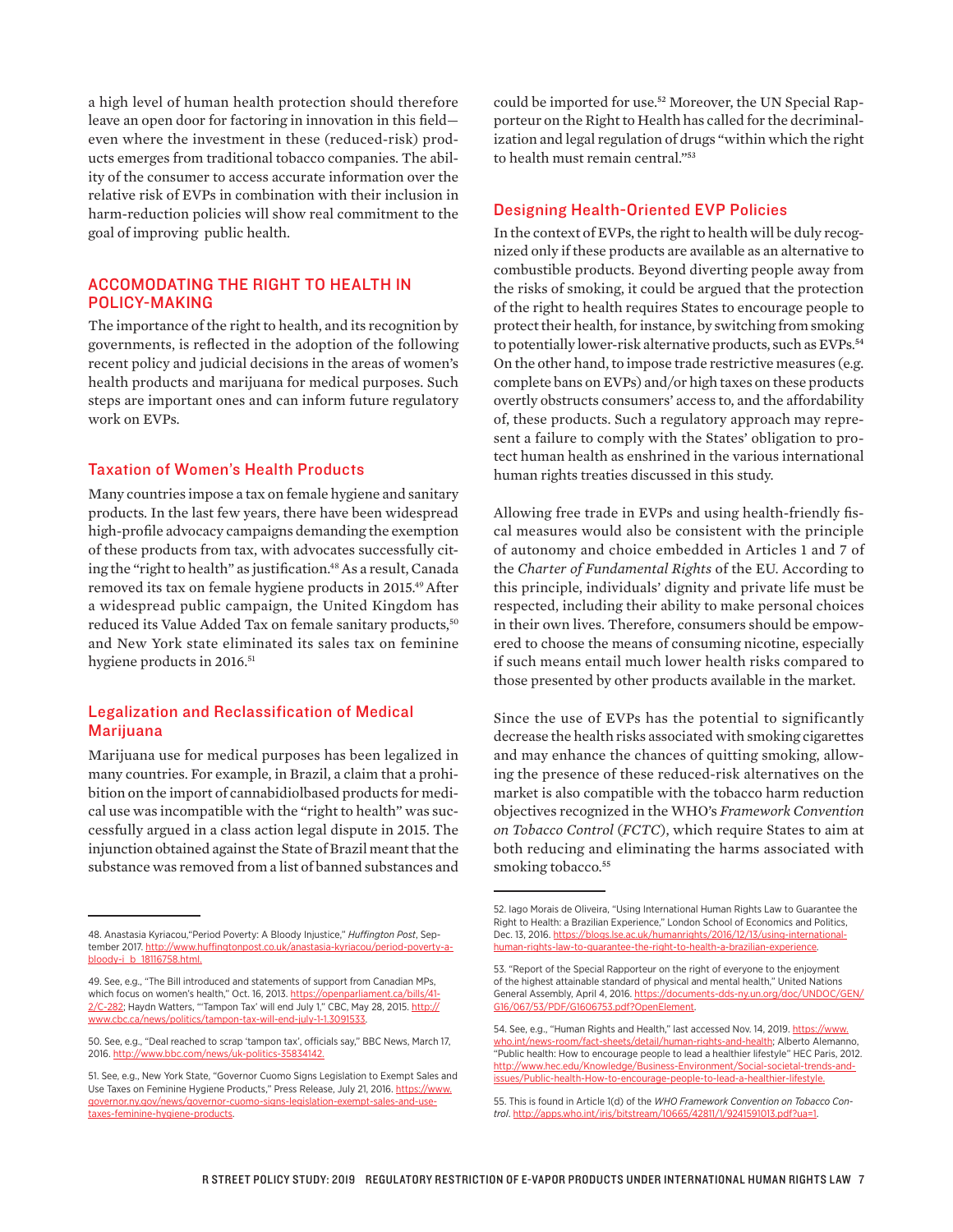Furthermore, the State's obligation to protect human health should not be limited to allowing free circulation and access to these products. They should go further and encourage the use of these healthier options as substitutes for conventional cigarettes. Thus, adopting tax measures that allow wide consumer affordability of EVPs may empower people to take individual responsibility to protect their own health. Imposing the same tax burdens on EVPs and conventional cigarettes fails to take into consideration the potential harm reduction derived from the use of these new products. Such an approach appears inconsistent not only with the duty to protect human health, but also with the *FCTC*, where it is recognized that: "price and tax measures are an effective and important means of reducing tobacco consumption by various segments of the population, in particular young persons."56

In summary, implementing policies that allow for the free trade of EVPs and create economic incentives for (or at least do not obstruct) their use would enable people to potentially reduce the health risks from smoking. This is also consistent with the tobacco control strategies provided in the *FCTC*, which according to Article 1 include: "supply, demand and harm reduction strategies that aim to improve the health of a population by eliminating or reducing their consumption of tobacco products and exposure to tobacco smoke." By allowing access to EVPs in their domestic markets, governments could expand the supply of nicotine delivery alternatives to products that do not involve the inhalation of smoke produced by tobacco leaf combustion. Subjecting EVPs to lower taxes may also divert the demand from conventional cigarettes to potentially lower-risk alternatives for nicotine delivery. Finally, enabling people to opt for EVPs may significantly reduce the harm associated with tobacco consumption for smokers. Hence, putting these policies in place would not only be compliant with the obligation to protect human health, but also with the tobacco control strategies set out in the *FCTC*.

Finally, while there is not much jurisprudence available as to how to interpret the right to health in relation to smoking alternatives, the New Nicotine Alliance (NNA) has intervened in support of a judicial case launched by the snus producer Swedish Match before the Court of Justice of the European Union (CJEU), which argues that the ban on snus contravenes the right to a high level of health protection. According to the NNA:

Snus protects against smoking by reducing the uptake of smoking, helping people reduce smoking, and helping people to stop. In Sweden and Norway, the increase in the use of snus has been accompanied by a major decrease in smoking. As a consequence, the

prevalence of male adult smoking in Sweden and Norway is now the lowest in Europe.<sup>57</sup>

Thus, health -oriented policies should be drafted with due oversight of the above principles that arise from international law. The legitimacy of this approach resides in the acceptance of these norms by a wide number of countries that have committed to their observance.

## **CONCLUSION**

Smoking tobacco is not the only form of consuming nicotine; it can also be achieved by use of alternative products such as EVPs. Even though more research on the effects of EVPs on tobacco consumption is needed, there is already substantial evidence to indicate that their use may significantly reduce the health risks associated with smoking. They may also be very effective tools in improving quit rates.

The right to health is a prerogative inherent to every human being. The protection of the human right to health requires States to take into consideration this objective in the design and implementation of their laws and policies, including those regarding taxation and trade. Consequently, governments must examine the perceptions and behaviors of consumers, and in so doing, should not neglect the data that shows there is a growing number of consumers using EVPs as an alternative or substitute to smoking.

The full realization of the right to health requires States both to adopt measures that prevent the development or spread of diseases amongst their populations and to facilitate the conditions that would enable individuals to protect their own health, for instance, by abandoning unhealthy practices. The provision of information regarding the relative harm of these products to consumers is therefore essential.

While the scope of the right to health and the extent to which it requires governments to provide access to potentially reduced-risk products has not previously received judicial consideration in the context of tobacco control, banning EVPs may contravene governments' obligations under various international human rights treaties. On the other hand, facilitating access to these products may have a considerable effect on harm reduction for smokers, and would therefore comply with the State's international obligation to protect the human right to health. Allowing the presence of potentially less risky alternatives on the market is also compatible with the tobacco harm reduction objectives recognized in the WHO *FCTC*, which require both the reduction and elimination of harms associated with smoking tobacco.

<sup>57.</sup> New Nicotine Alliance, "NNA challenges the ban on snus," Press Release, last accessed Nov. 14, 2019. (date not available). [https://nnalliance.org/nna-challenges](https://nnalliance.org/nna-challenges-the-ban-on-snus)[the-ban-on-snus.](https://nnalliance.org/nna-challenges-the-ban-on-snus)